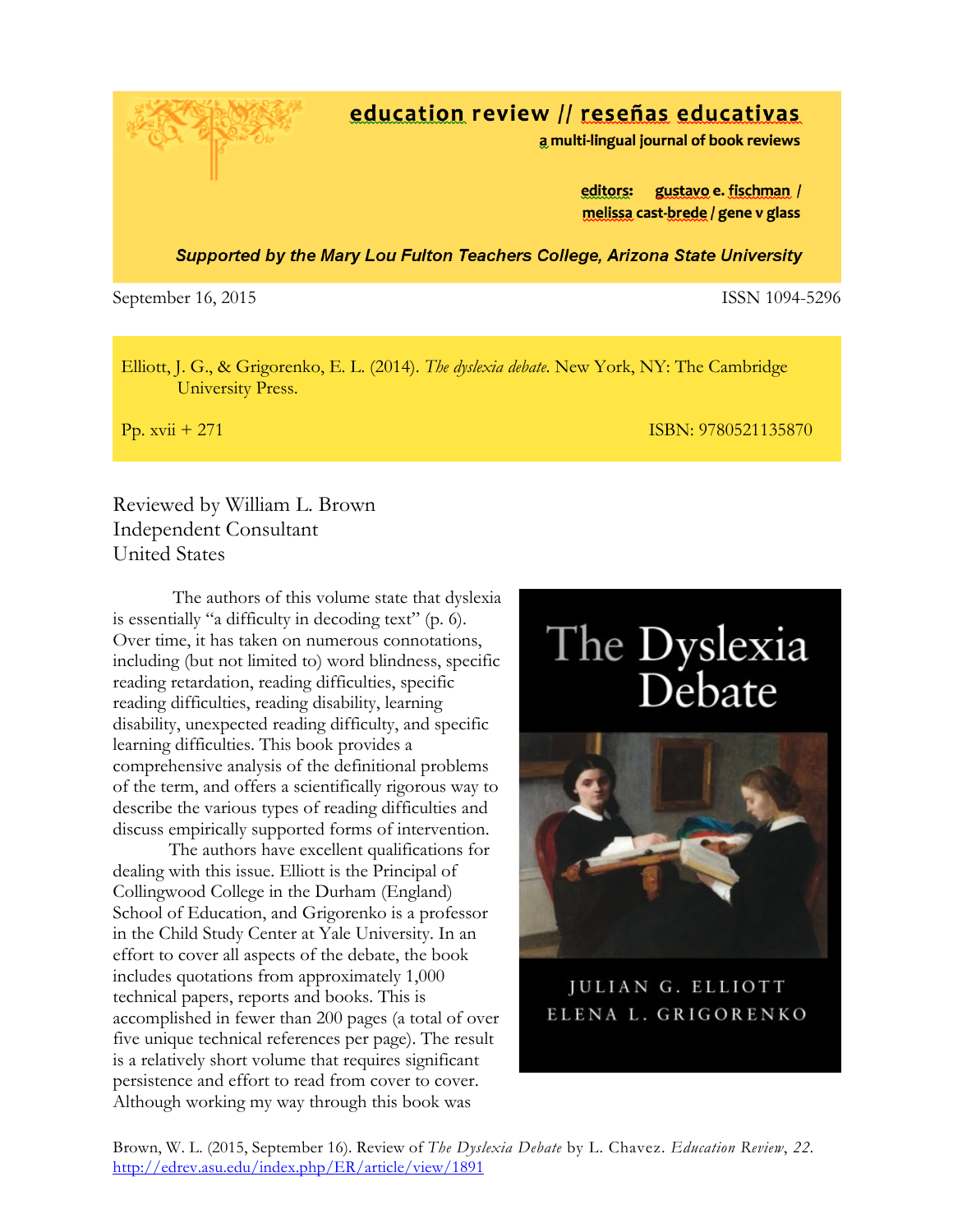exhausting, I strongly recommend it for anyone interested in a comprehensive overview of the research on reading difficulties in children.

The debate over the term "dyslexia" stems from differences in establishing its nature and causes: Are they primarily hereditary or environmental? How does one distinguish a specific learning disability from a "garden variety" poor reader? In the "Reading Wars," there is conflict over how best to teach beginning readers. Should children learn whole words (often criticized as being pictographic, much like Chinese), or letter-sound relationships (phonics, often criticized as "word-calling")?

This debate on how best to teach children to read is not new. In an article published by an early pioneer in the study of reading disability, Orton (1929) stated, "the sight method of teaching reading … on a restricted group of children ... proves an actual obstacle to reading progress, and moreover I believe that this group is one of considerable importance both because of its size and because here faulty teaching methods may not only prevent the acquisition of academic education by children of average capacity but may also give rise to far reaching damage to their emotional life" (p. 11).

The authors of *The Dyslexia Debate* demonstrate considerable courage by challenging "settled science" in regard to reading difficulties in children. Anyone proposing to challenge something that has become commonly accepted by virtually everyone needs powerful allies to help carry the day. It is symptomatic of our time that centralization has erected very high walls around many categories of professional practice. This effectively prevents any challenge to the received wisdom (i.e., consensus) around a given issue. Dyslexia is an excellent case in point.

Once a given condition has been defined, and a constituency has developed that is dependent on that definition, it is very difficult to convince anyone that the definition is flawed. Some examples from the field of education include autism, dyslexia, and Attention Deficit Hyperactive Disorder (ADHD). Over the years, as more and more children are diagnosed with a specific disorder, government aid and special programs spring up to provide for the "educational needs" of the population so identified.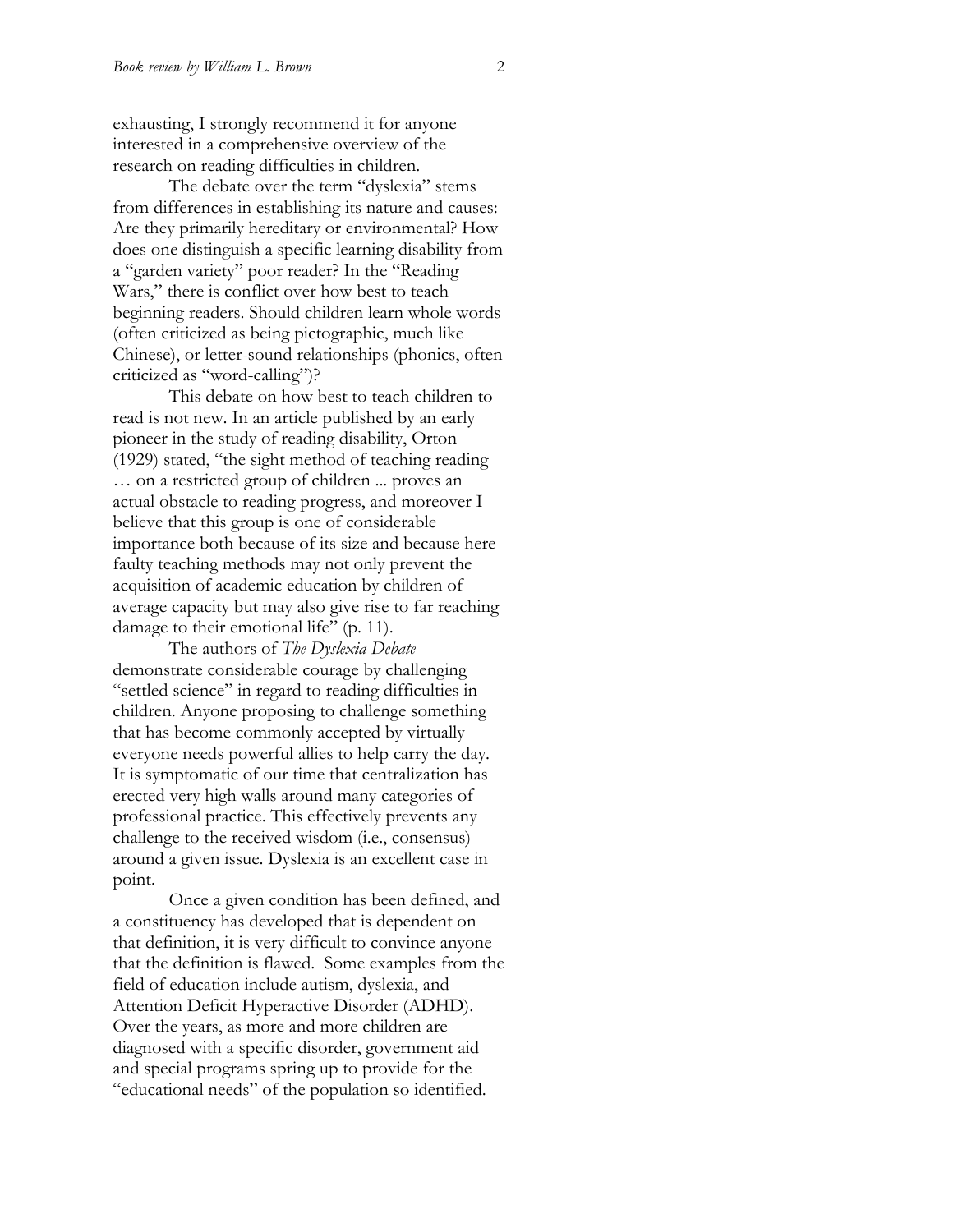When a large sum of money is involved, it is nearly impossible to bring about any meaningful change.

The authors point out how the prevalence of "dyslexia" has increased considerably over the past century. In the early 20th century, Hinshelwood (1917) estimated that one in a thousand children suffered from "word-blindness," (common-day "dyslexia"). Orton (1939), with whom the modern dyslexia movement is frequently identified, suggested that slightly more than 10% of the school-aged population had at least one reading disability. Shaywitz's (2005) longitudinal study in Connecticut identified approximately 17.5% of the sample as having a reading disability (defined on the basis of reading that was below age, grade or level of intellectual ability).

It seems likely that this growth in the number of children diagnosed with dyslexia is related to the lack of a well-defined description of its symptoms and causes. The authors propose revisions to the DSM. In the process, they take on a major establishment including, among others, pediatricians, special educators, and parents. This establishment strongly believes that dyslexia is meaningful and that currentlydefined special programs are necessary to meet the needs of children so afflicted.

The prominent literacy experts cited in this book include Marilyn Adams, Frank Vellutino (who wrote the Foreword), Lynn and Doug Fuchs, Sally and Bennett Shaywitz, Keith Stanovich, H. L. Swanson, and Joseph Torgeson. The book's coauthor, Elena Grigorenko, has at least 16 different works cited in the text. Although I have not read all of the works listed in the bibliography, I have read enough to know that most of these researchers have expressed skepticism regarding the nature and causes of reading difficulties.

In their "Conclusions and Recommendations" section, Elliott and Grigorenko summarize their research and propose changes to the American Psychological Association's Diagnostic and Statistical Manual of Mental Disorders (DSM), to better reflect the results of several decades of research into the causes of reading disability. They note that the perspectives and agendas of diverse stakeholders (i.e., geneticists, neuroscientists, pediatricians, school/educational psychologists, lobby and advocacy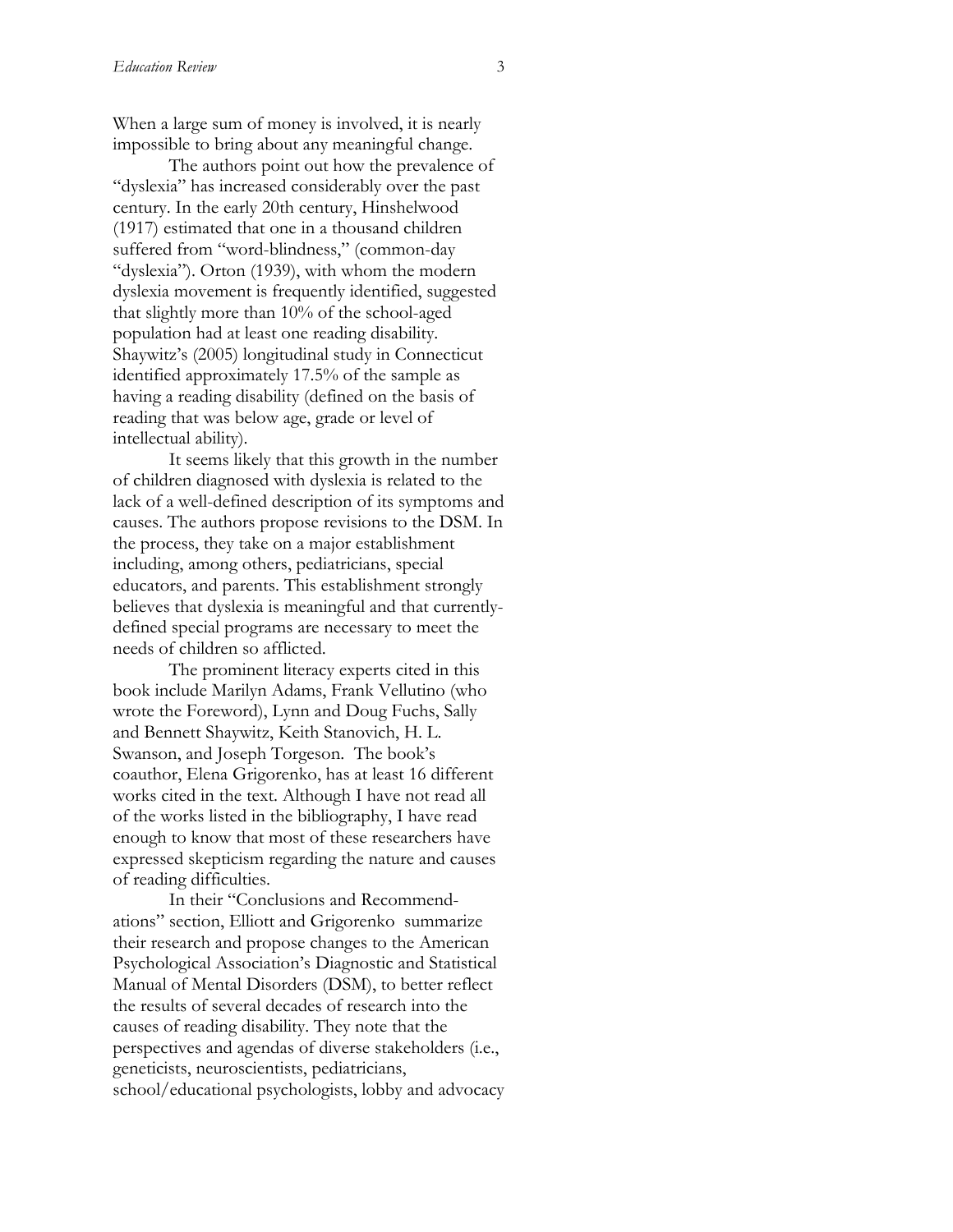groups, struggling readers and their families) need to be considered in this debate.

The book outlines interventions for those at risk of reading disability, to enable them to catch up with their peers. Key elements include:

- Phonemic awareness
- Phonics
- Spelling/writing
- Fluency
- Vocabulary
- Comprehension

The authors note that most research studies have shown the particular value of phonics-based approaches for young readers. Schemes with greater emphasis on phonics tend to have greater effects on improving reading ability.

One of the most-cited reading researchers (Stanovich) has been quoted as stating: "No term has so impeded the scientific study of reading, as well as the public's understanding of reading disability, as the term dyslexia. The retiring of the word is long overdue" (p. 182). Elliott and Grigorenko (2014 web), the authors of this volume, state: "One thing that many parents feel that they can do is lobby for their child. In such circumstances, it is unsurprising that so many parents seek a dyslexia assessment with all the advantages that this promises. However, as *The Dyslexia Debate* demonstrates, parents are being misled by claims that such assessments are scientifically rigorous, and that a diagnosis will point to more effective forms of treatment" [Emphasis in the original].

Dyslexia is fundamentally a deficiency of decoding skills. Treating the recognition of whole words as the essence of early reading could reasonably be considered as a source of the prevalence of this condition (see Orton, 1929). Moving toward modifying the method for teaching beginning reading, rather than trying to find some deficiency in the intellectual makeup of the young reader, could well become a civil rights initiative in the future.

#### References

Elliott, J. G., & Grigorenko, E. L. (2014 web). *The Dyslexia Debate*. Durham University School of Education. Accessed 04/06/2015 at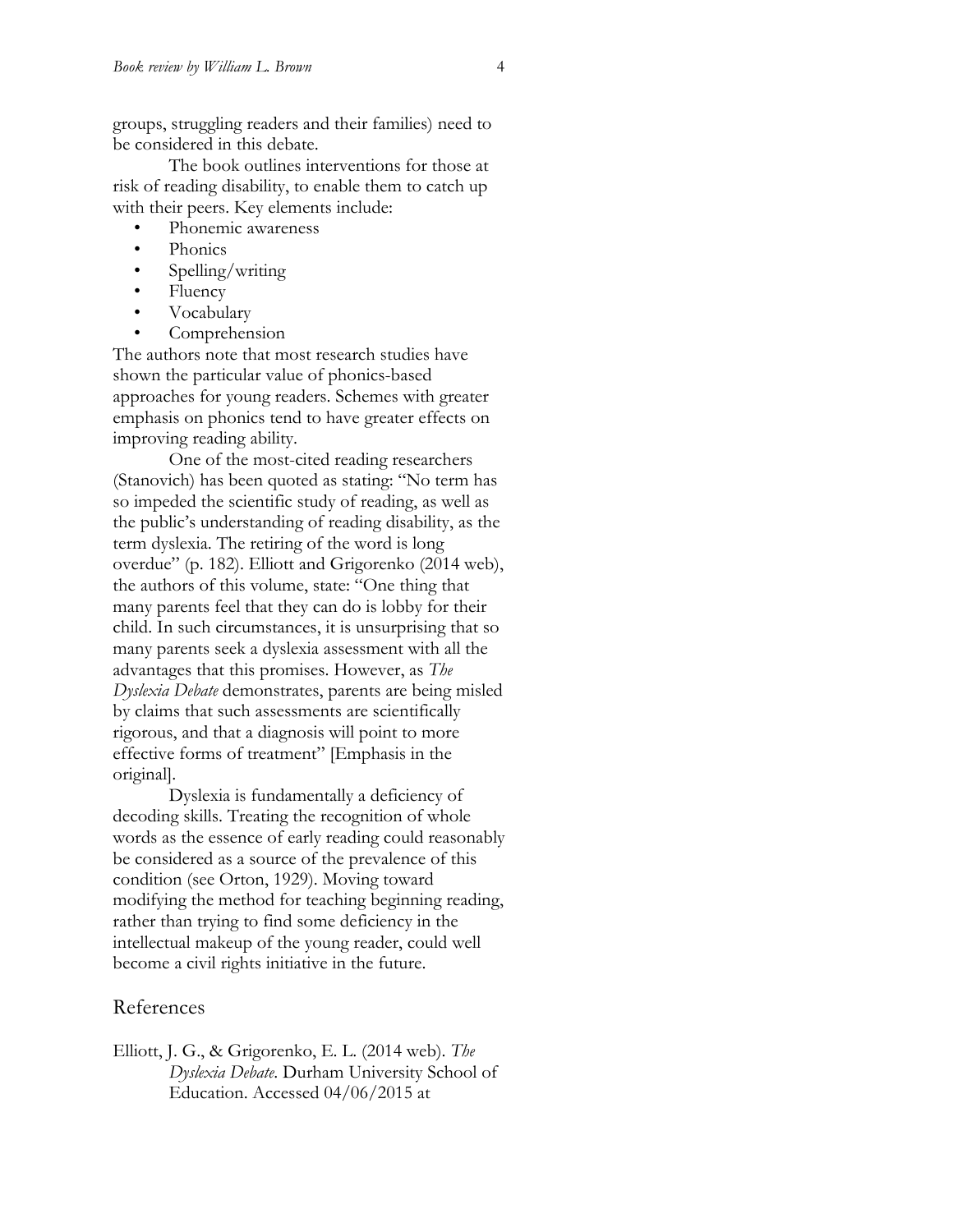http://www.dur.ac.uk/resources/education/r esearch/DyslexiaDebateResearchBriefing.pdf

- Hinshelwood, J. (1917). *Congenital Word Blindness.* London: H. K. Lewis & Co.
- Orton, S. T. (February 1929). The "sight method" of teaching reading, as a source of reading disability. *The Journal of Educational Psychology*, 11-14.
- Orton, S. T. (1939). A neurological explanation of the reading disability. *Education Record*, 12, 58-68.
- Shaywitz, S. E. (2005). *Overcoming Dyslexia*. New York: Alfred Knopf.

About the Reviewer

William L. Brown Independent Consultant United States bbcllc@sbcglobal.net

Dr. William L. Brown provides research and evaluation services for several educational agencies. Prior to retiring from full-time employment, he served five years as Coordinator of Test Development for Michigan's Office of Educational Assessment and Accountability, leading the development of the Elementary and Middle School Michigan Educational Assessment Program (MEAP) tests, the Michigan components of the Michigan Merit Examination, and the Secondary Credit Assessments. Previously, he served seven years as Director of Institutional Research and Assessment at Lansing Community College and five years as Director of Research, Evaluation and Assessment at Minneapolis Public Schools. In the early 1990s, he was Coordinator of Test Administration for MEAP, and served on the Michigan Educational Research Association Board. He has degrees from the University of Michigan (B.S. in Aerospace Engineering), Eastern Michigan University (M.A. in Classroom Teaching) and Michigan State University (PhD in Measurement and Quantitative Methods).